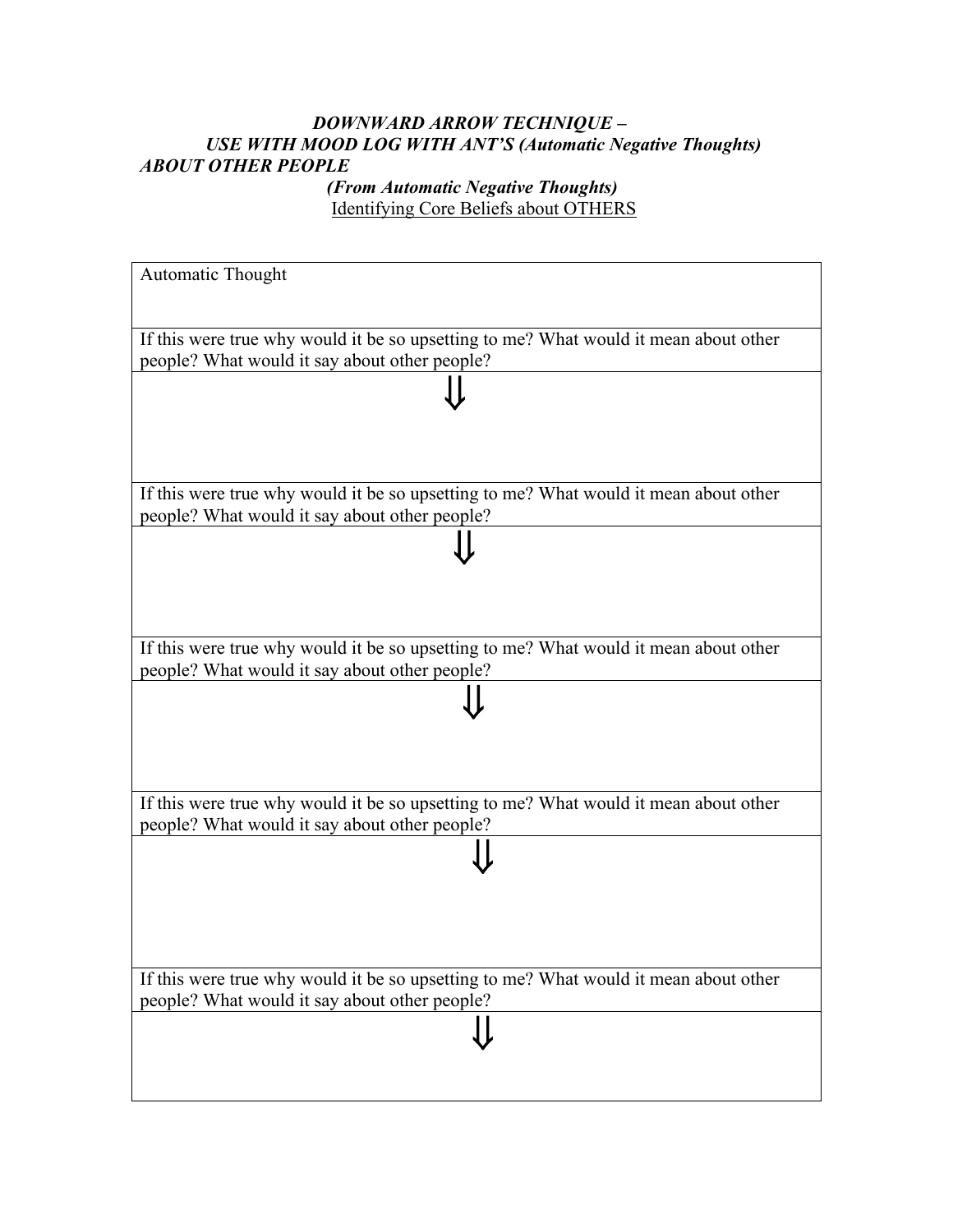| If this were true why would it be so upsetting to me? What would it mean about other                                                  |  |  |
|---------------------------------------------------------------------------------------------------------------------------------------|--|--|
| people? What would it say about other people?                                                                                         |  |  |
|                                                                                                                                       |  |  |
|                                                                                                                                       |  |  |
| If this were true why would it be so upsetting to me? What would it mean about other<br>people? What would it say about me?           |  |  |
|                                                                                                                                       |  |  |
|                                                                                                                                       |  |  |
| If this were true why would it be so upsetting to me? What would it mean? What would it<br>say about other people?                    |  |  |
|                                                                                                                                       |  |  |
|                                                                                                                                       |  |  |
|                                                                                                                                       |  |  |
| If this were true why would it be so upsetting to me? What would it mean about other<br>people? What would it say about other people? |  |  |
|                                                                                                                                       |  |  |
|                                                                                                                                       |  |  |
| If this were true why would it be so upsetting to me? What would it mean about other                                                  |  |  |
| people? What would it say about other people?                                                                                         |  |  |
|                                                                                                                                       |  |  |
|                                                                                                                                       |  |  |
| If this were true why would it be so upsetting to me? What would it mean? What would it                                               |  |  |
| say about other people? Continue on another sheet if needed; otherwise, once                                                          |  |  |
| thoughts, complete the form below.                                                                                                    |  |  |
|                                                                                                                                       |  |  |
|                                                                                                                                       |  |  |
| you have come to the end of the arrows or list of automatic negative                                                                  |  |  |